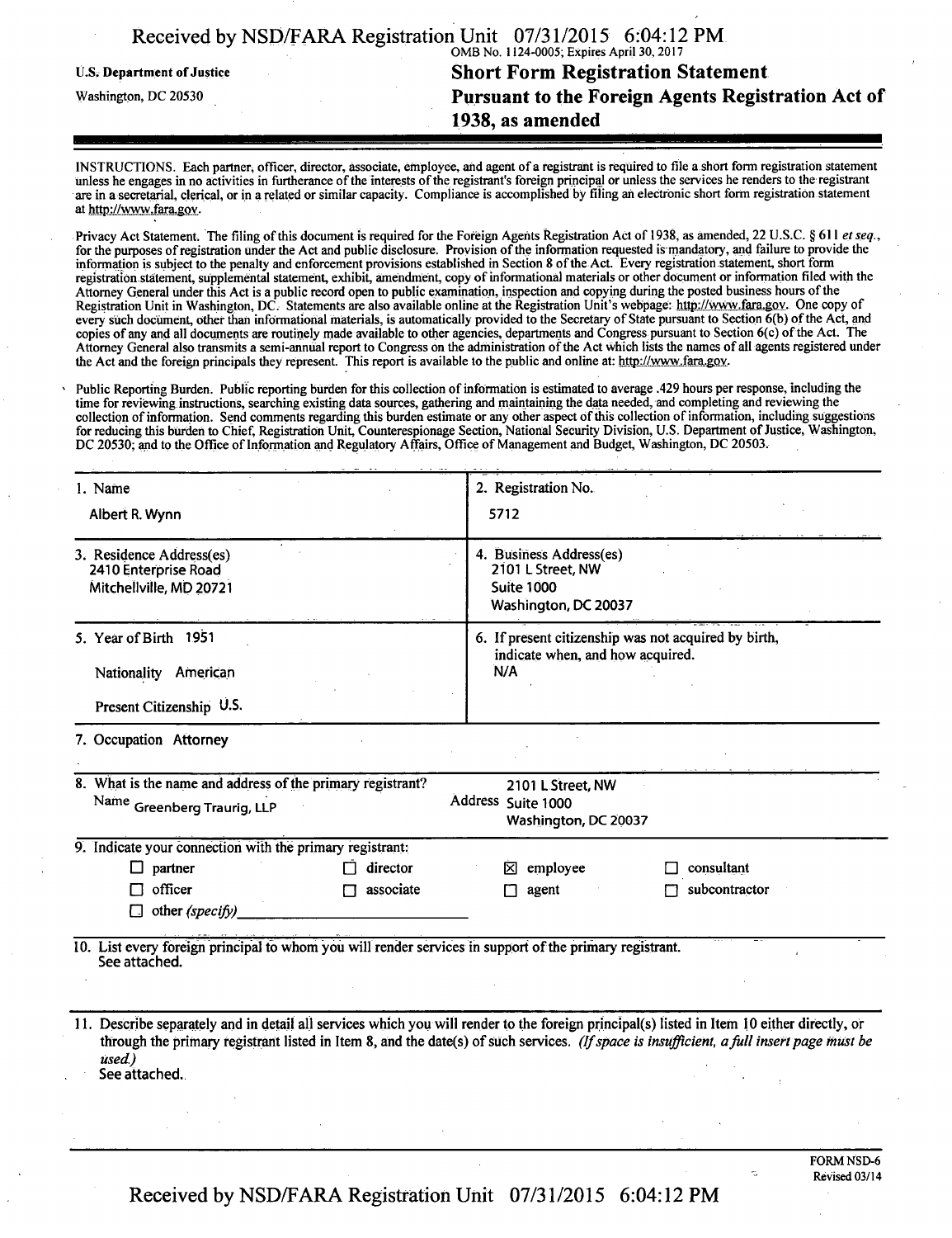| Received by NSD/FARA Registration Unit 07/31/2015 6:04:12 PM |  |
|--------------------------------------------------------------|--|
|--------------------------------------------------------------|--|

|               | Yes $\boxtimes$<br>No $\square$                                                                                          |                               |                                     | 12. Do any of the above described services include political activity as defined in Section 1(o) of the Act and in the footnote below?   |
|---------------|--------------------------------------------------------------------------------------------------------------------------|-------------------------------|-------------------------------------|------------------------------------------------------------------------------------------------------------------------------------------|
|               | If yes, describe separately and in detail such political activity.                                                       |                               |                                     |                                                                                                                                          |
| See attached. |                                                                                                                          |                               |                                     |                                                                                                                                          |
|               |                                                                                                                          |                               |                                     |                                                                                                                                          |
|               |                                                                                                                          |                               |                                     |                                                                                                                                          |
|               | 13. The services described in Items 11 and 12 are to be rendered on a                                                    |                               |                                     |                                                                                                                                          |
|               | $\Box$ full time basis                                                                                                   | $\Box$ part time basis        |                                     | $\boxtimes$ special basis                                                                                                                |
|               | 14. What compensation or thing of value have you received to date or will you receive for the above services?            |                               |                                     |                                                                                                                                          |
|               |                                                                                                                          |                               |                                     | $\Box$ Commission at $\qquad$ % of $\qquad$                                                                                              |
|               | $\boxtimes$ Salary: Not based solely on services rendered to the foreign principal(s).                                   |                               |                                     |                                                                                                                                          |
|               | $\Box$ Fee: Amount \$                                                                                                    |                               |                                     | $\Box$ Other thing of value $\Box$                                                                                                       |
|               |                                                                                                                          |                               |                                     |                                                                                                                                          |
|               | candidates for any political office?<br>YesR<br>If yes, furnish the following information:                               | No $\Box$                     |                                     | connection with any election to political office or in connection with any primary election, convention, or caucus held to select        |
| Date          | Amount or Thing of Value                                                                                                 |                               | Political Organization or Candidate | <b>Location of Event</b>                                                                                                                 |
| 7/31/15       | \$166.68                                                                                                                 |                               | GT PAC (semi-monthly contribution)  | Contribution                                                                                                                             |
| 6/30/15       | \$166.68                                                                                                                 |                               | GT PAC (semi-monthly contribution)  | Contribution<br>Contribution                                                                                                             |
| 6/10/15       | \$500.00                                                                                                                 | <b>Glen Ivey for Congress</b> |                                     |                                                                                                                                          |
|               |                                                                                                                          |                               |                                     |                                                                                                                                          |
|               |                                                                                                                          |                               |                                     |                                                                                                                                          |
|               |                                                                                                                          |                               |                                     |                                                                                                                                          |
|               |                                                                                                                          |                               |                                     |                                                                                                                                          |
|               |                                                                                                                          |                               |                                     |                                                                                                                                          |
|               |                                                                                                                          | <b>EXECUTION</b>              |                                     |                                                                                                                                          |
|               | In accordance with 28 U.S.C. § 1746, the undersigned swears or affirms under penalty of perjury that he/she has read the |                               |                                     | information set forth in this registration statement and that he/she is familiar with the contents thereof and that such contents are in |
| July 31, 2015 | their entirety true and accurate to the best of his/her knowledge and belief.                                            |                               | /s/ Albert R. Wynn                  | eSigned                                                                                                                                  |
|               | (Date of signature)                                                                                                      |                               | (Signature)                         |                                                                                                                                          |
|               |                                                                                                                          |                               |                                     |                                                                                                                                          |
|               |                                                                                                                          |                               |                                     |                                                                                                                                          |
|               |                                                                                                                          |                               |                                     |                                                                                                                                          |
|               |                                                                                                                          |                               |                                     |                                                                                                                                          |
|               |                                                                                                                          |                               |                                     |                                                                                                                                          |
|               |                                                                                                                          |                               |                                     |                                                                                                                                          |
|               |                                                                                                                          |                               |                                     |                                                                                                                                          |
|               |                                                                                                                          |                               |                                     |                                                                                                                                          |

**Received by NSD/FARA Registration Unit 07/31/2015 6:04:12 PM**